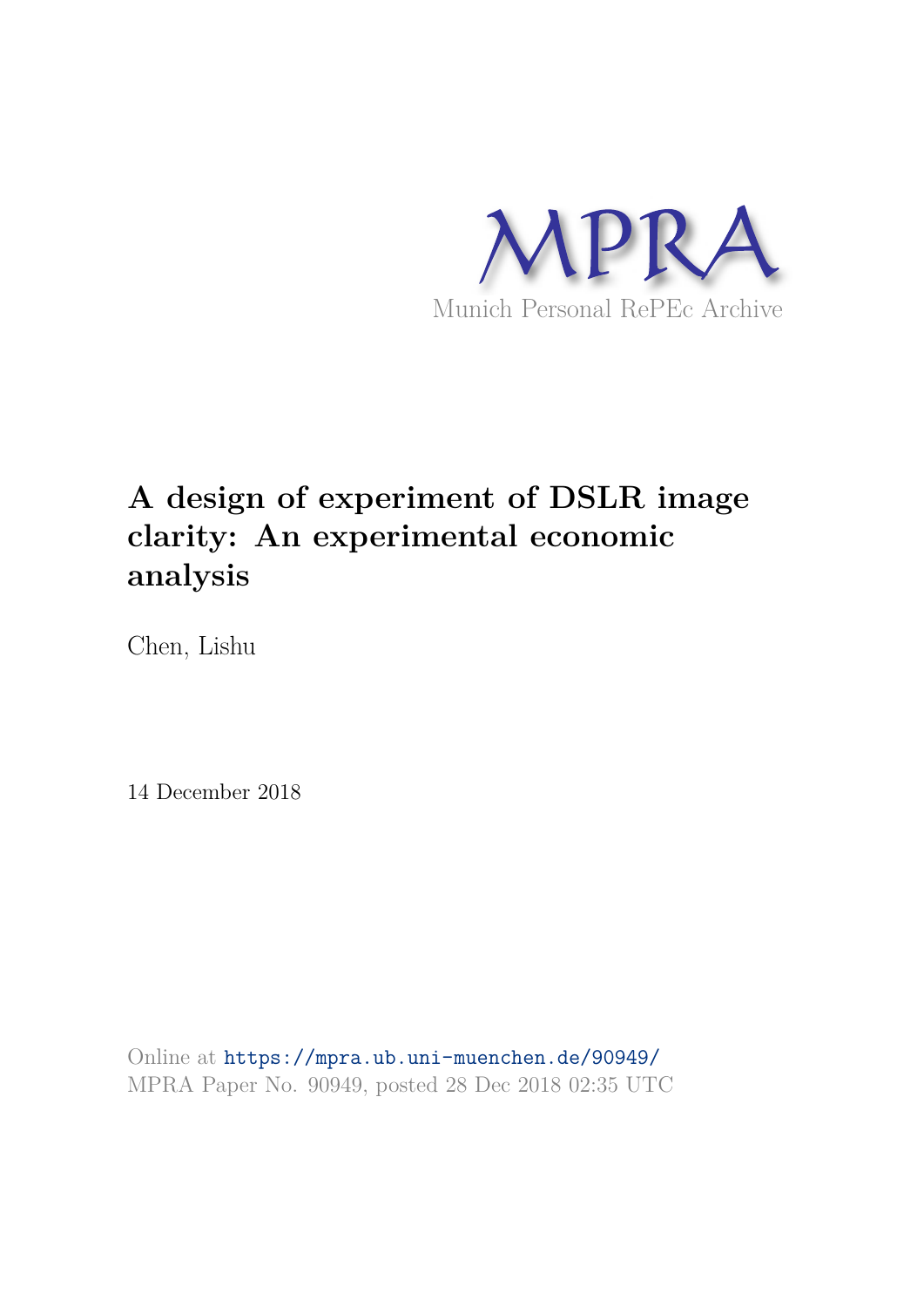# **A Design of Experiment of DSLR Image Clarity: An Experimental Economic Analysis**

#### **Abstract**

This research is focused on randomized designs, two-stage experiments that first randomize treatment of a group, then investigate on the significant factors with economic perspective. It is attempted to map the potential outcomes framework with partial interference to a regression model with clustered errors, calculate standard errors of randomized saturation designs. The objective of this study is to assess the clarity of a photographic image produced by a DSLR camera by varying relevant factors such as image distance, shutter speed, aperture etc with on impact financial support. The criterion for assigning the ranking was the ability of clearly seeing the object in the photographs and the sharpness of the object. Design of experiments (DOE)-based approach allows for an efficient estimation of the main effects and the interactions with minimal number of experiments. This study investigates the factors that are mostly responsible for DSLR image clarity. All the six factors are set in two levels to create a full-factorial  $2^k$  design. A residual analysis has been done to test for defects such as nonnormality, non-independent and non-constant variance. Based upon this evidence, we assert that (DOE)-based approach valuation information has the potential to negatively impact financial support for the exact resources the information is designed to promote and holds considerable potential for experimental economics, deserves greater attention as a methodological tool, and promises important insights on strategic decision making.

**Key Words:** Design of Experiment (DOE), Full Factorial Design, ANOVA, Economic and Statistical Analysis, Experimental Economics

#### **Introduction and Literature Review**

Although the economic valuation of the clarity of a photographic image produced by a DSLR camera is often relied upon to communicate the importance of ability of clearly seeing the object in the photographs and the sharpness of the object to policy makers and the public, the practice remains controversial. Our goal is to provide a bridge between the theoretical literature and the use of field experiments in economics to measure spillover effects. To this end, it is natural to impose a variance structure on potential outcomes that maps to the regression model typically used for power calculations when there is no interference The method for shape optimization used response surface design, a design of experiments (DOE) technique that is widely used for engineering problems (Feili, Ahmadian, & Rabiei Hosseinabad, 2014; Feili, Rabiei,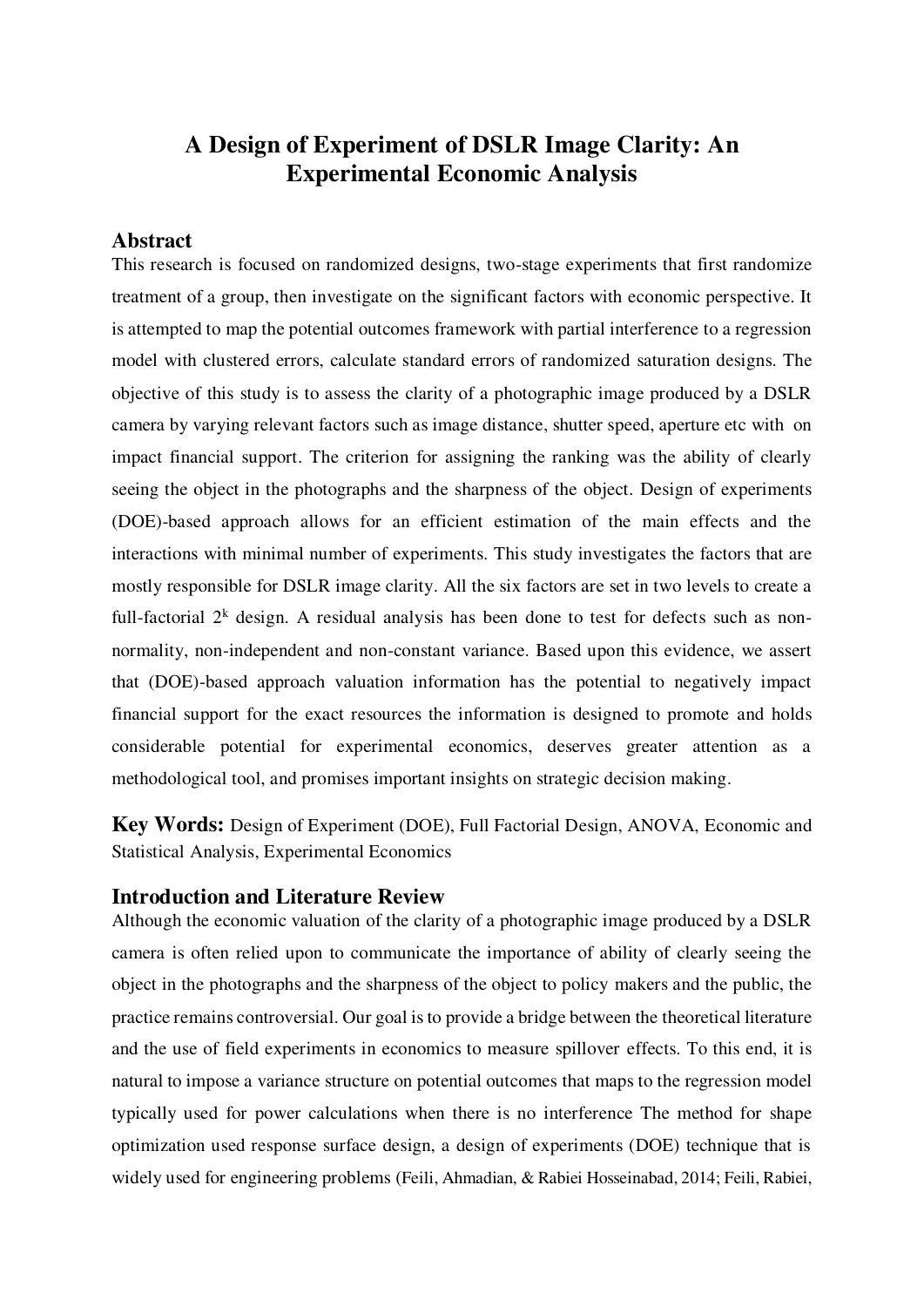Ahmadian, Karimi, & Majidi, 2016). The design set generation and optimal design analysis used the commercial statistical analysis program it is apparent that DOE is very necessary for the robust transit schedule problem since that DOE could examine the arbitrary transit system performance before it was put into the real operation.

The response variable was the clarity of the image. In conducting the experiment, we took photographs of your object varying the factors as per the design matrix. Thereafter different rating was assigned to the different photographs so obtained by the members of this group. The rating of the photographs was done on a scale of  $1 - 16$  with 16 being the highest ranked and 1 being the lowest. The object that was photographed during the course of the experiment was a bicycle helmet. The criteria for assigning the rating were the ability of clearly seeing the shape and detailing of the object. No two photographs were assigned similar ratings. Moreover, ratings in terms of fraction were not considered.

This study looks to study the effects of several factors that can be incorporated to growing grass from seed. Type of seed, use of fertilizer, use of water-retaining soil enhancement, frequency of watering, and quantity of water was studied to determine if any of these factors have a significant effect on the growth of grass seed. Although we find the possibility of crowding out compelling in the context of economic valuation, we assert that there may be an alternative explanation. We suggest that economic valuation may serve simply as a monetary prime, especially when the information is encountered by individuals unfamiliar with economic valuation of the non-market value of natural resources. If individuals are unaccustomed to processing such economic valuation information, the dollar values provided are likely to act primarily as monetary priming.

The following paragraph was taken from a recent study by Zaman et. al. (2018):

''ANOVA test which is used on the univariate analysis of the results essentially handles the factors used in the experiment or the total of the square of the result variables in order to determine the contribution of their interactions on the experiment and determines the total variances. And then makes possible the election of the most suitable factor/parameter by calculating the contribution percentage of the change (Kim, & Yoon, 2017). The theory of single replicate incomplete factorial designs has been implemented and tested in certain literature to check what information it could provide regarding the interplay of optimization parameters. In literature only tables of low order incomplete factorial experiments are to be found  $(2^{k-p}$  and  $3<sup>k-p</sup>$ ) and were used (Roy, 2001; Zhang, 2017). The most important process of the DOE is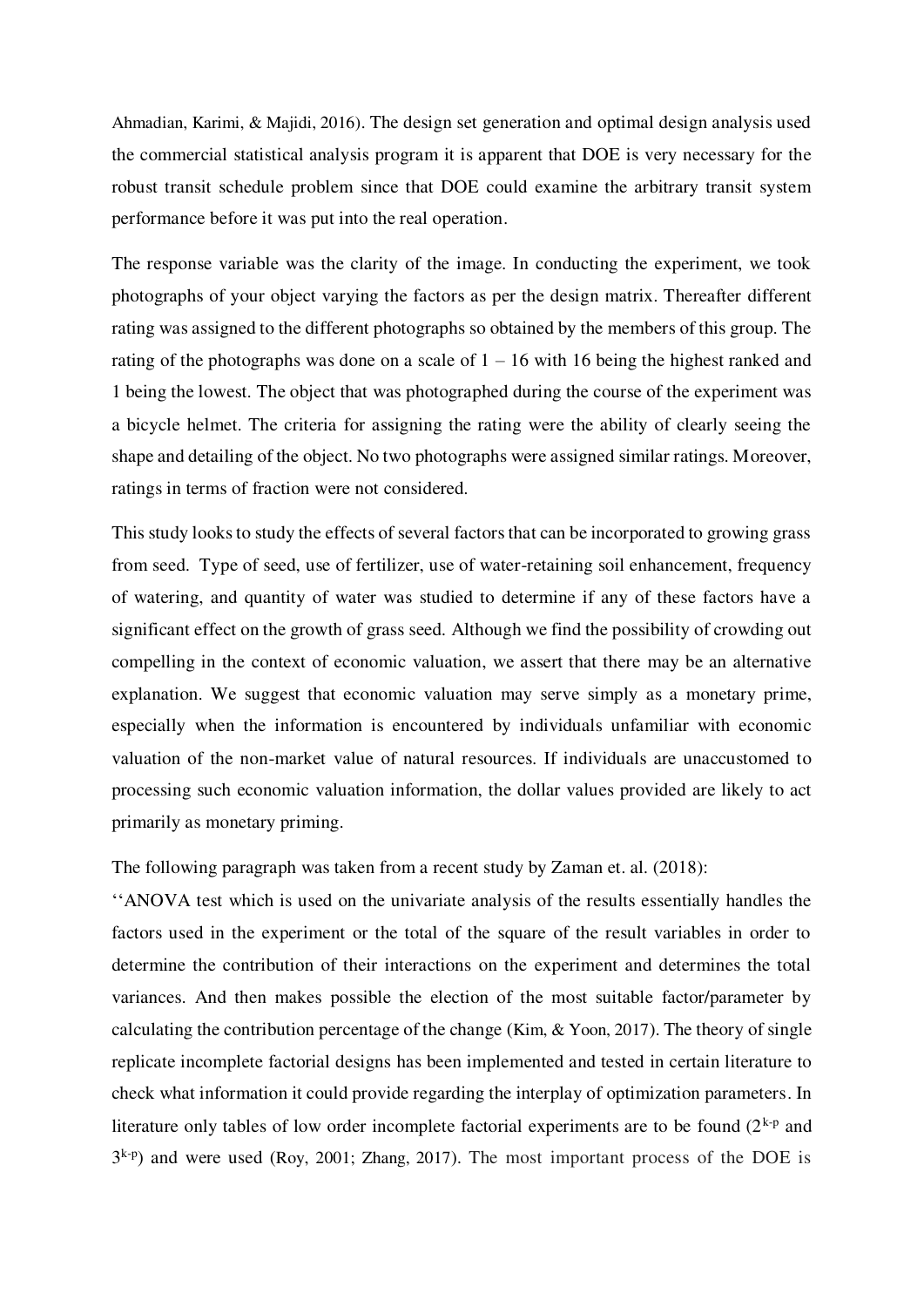determining the independent variable values at which a limited number of experiments will be conducted. For this purpose, Taguchi proposed an improved DOE. This approach adopts the fundamental idea of DOE, but simplifies and standardizes the factorial and fractional factorial designs so that the conducted experiments can produce more consistent results. The effect of the agriculture on environment is very important. Agricultural lands are mostly treated with chemical fertilizers. This causes heavy metal contamination in the soil. Numerous consumers are started to prefer to use organically produced food because of pesticide residues.''

The following factors and levels were chosen for the experiment as choice of factor and levels.

#### **Factor:**

- 1. Distance (A)
- 2. Aperture opening (B)
- 3. Shutter speed (C)
- 4. Angle of View (D)
- 5. Location (E)
- 6. Flash Status (F)

#### **Factor Range:**

| Factor       | <b>High</b> | Low    |
|--------------|-------------|--------|
| $\mathbf{A}$ | 20 feet     | 4 feet |
| $\bf{B}$     | Max         | Min    |
| $\mathbf C$  | Fast        | Slow   |
| $\mathbf D$  | Max         | Min    |
| E            | Outdoor     | Indoor |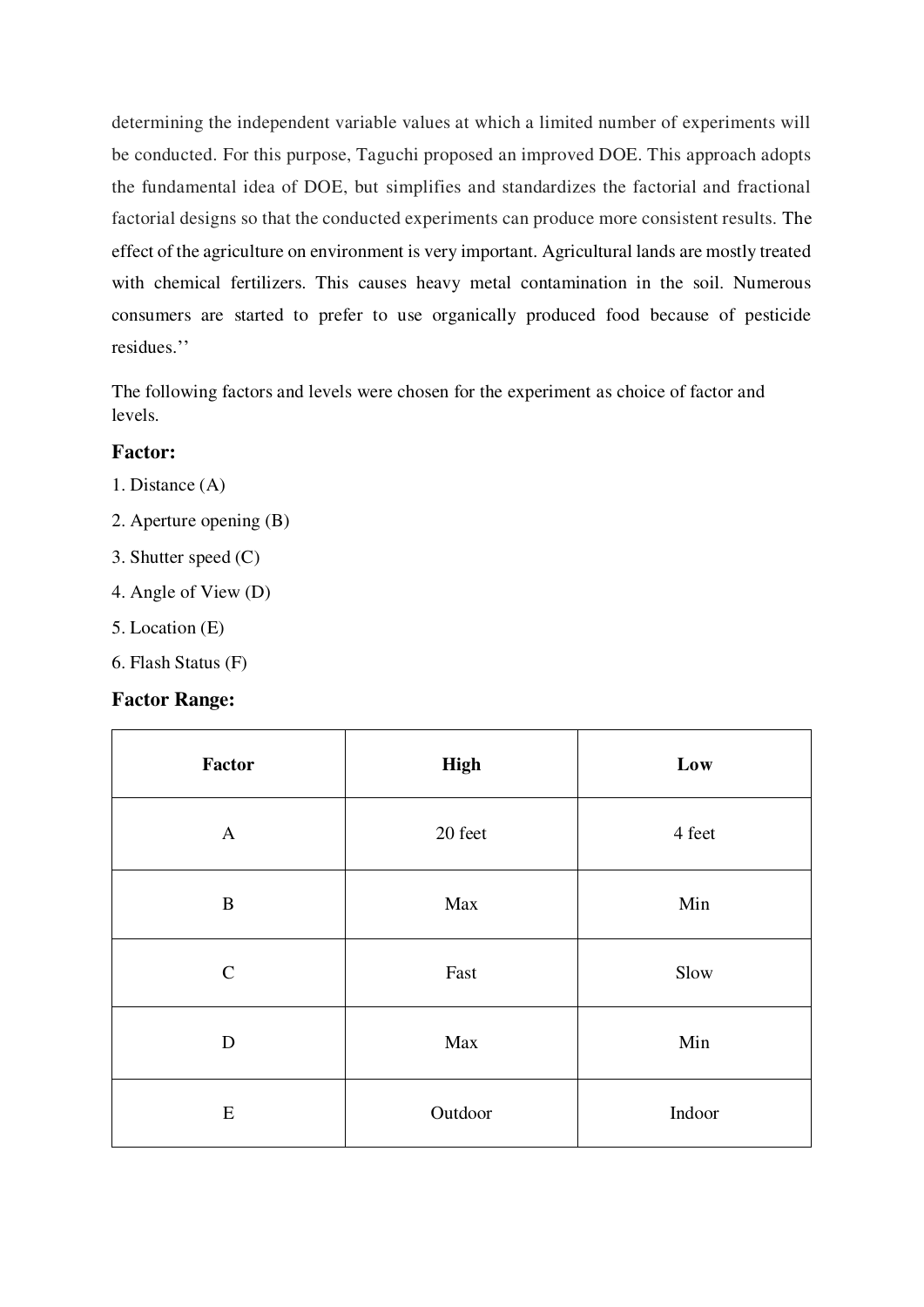| $\Gamma$<br>- | On | Off |
|---------------|----|-----|
|               |    |     |

### **Methodology**

#### **Choice of design**

The different number of factors that were decided by the team in conducting the experiment was 6 with the use of economic valuation of natural resources. So our team was instructed to conduct a  $2<sup>6</sup>$  full factorial design. We used design expert software to simulate the  $2<sup>6</sup>$  full factorial design and collected data from clarity rating given by the team members.

A regression framework and a regression model to estimate treatment and spillover effects at each saturation in the support of an RS design ( $\Pi$ ; f) is:

$$
Y_{ic}^{obs} = \beta_0 + \sum_{p \in \Pi \backslash \{0\}} \beta_{1p} T_{ic} * \mathbbm{1}\{P_c = p\} + \sum_{p \in \Pi \backslash \{0\}} \beta_{2p} S_{ic} * \mathbbm{1}\{P_c = p\} + \varepsilon_{ic}
$$

#### **Statistical Analysis**

The fundamentals of methodology in terms of statistical analysis in the current research has been taken from the research work by Rabiei Hosseinabad and Moraga (2017). To ensure that the gaps between the estimated data is not significant, a statistical validation test should be run (Rabiei Hosseinabad & Moraga, 2017; Hosseinabad E. R., Moraga R. J. 2017). Since real data contains outliers and do not follow normal distribution, a non-parametric test should be performed to investigate whether the gap between the graphs associated with real data and estimated data is significant which accurately has been implemented and tested by Rabiei Hosseinabad and Moraga (2017) and Rabiei and Ahmadian (2014).

#### **Experimental Economic Matrix**

Factorial designs are frequently used to identify the main effects as well as interactions amongst the various factors. For quantitative factors, the data can be represented through the commonly used "linear regression model."1 For two factors, it can be represented as:

# $y = \beta_0 + \beta_1x_1 + \beta_2x_1x_2 + \varepsilon$

where,  $\beta$ 's are the regression coefficients. This first-order model can be generalized to a higher order model by addition of terms containing higher powers of x. In this study, six factors were utilized to set up the desgin of experiment (6 Factors: A, B, C, D, E, F). In general, method of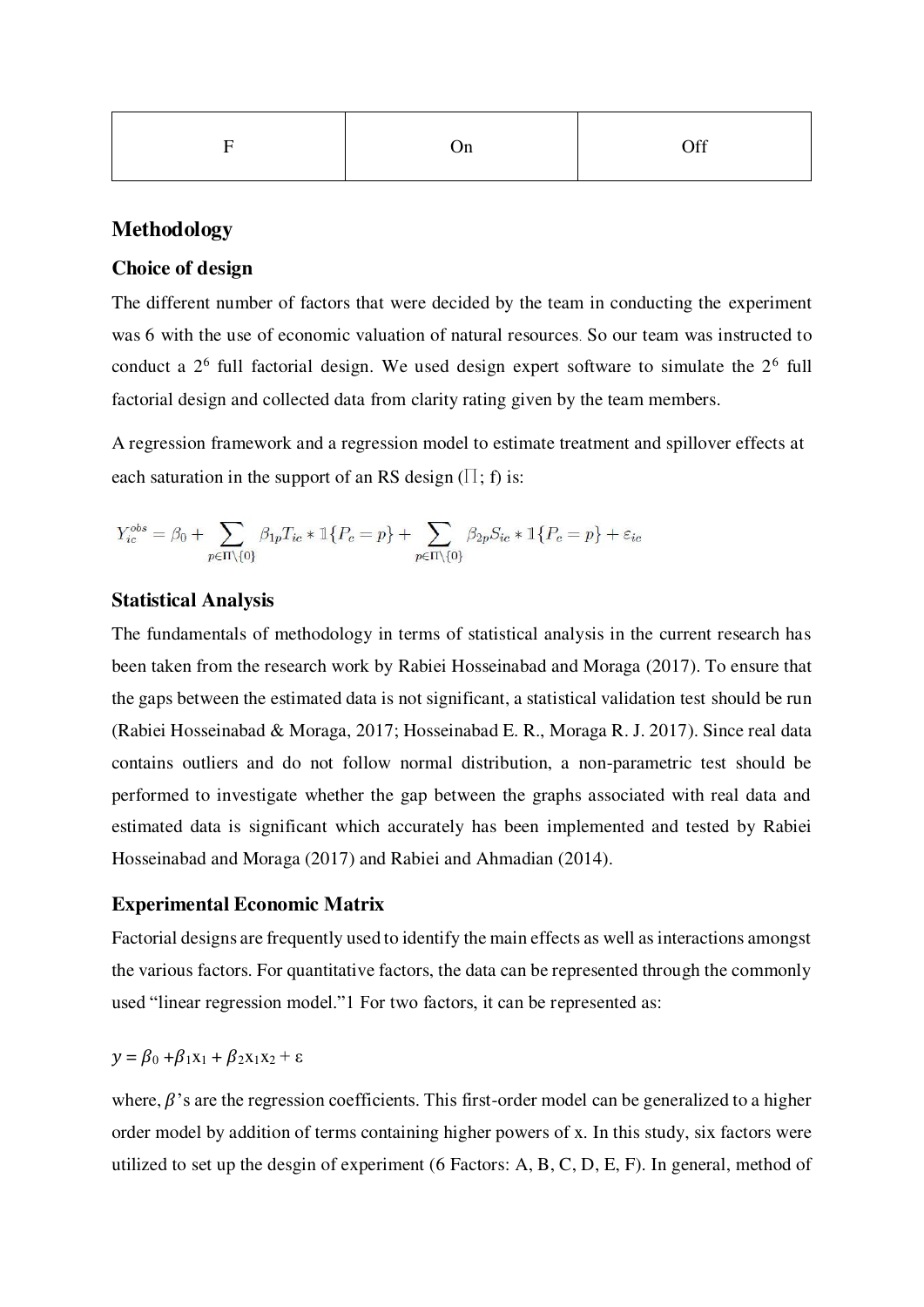least square is used to estimate  $\beta$  with the assumption that expected value and the variance of the error (ε) are E(ε) 50 and V(ε) = s 2, respectively. In matrix notation, the model can be represented as:

$$
y = X\beta + \varepsilon
$$

where y,  $\beta$ , and  $\varepsilon$  are the column matrices of (n  $\times$  1), (p  $\times$  1), and (n  $\times$  1) vectors, respectively,  $X$  is a ( $n \times p$ ) matrix, and n is the number of observations. Further, p is the number of parameters in the model. The method chooses  $\beta$  so that the sum of squares of the error e is minimized. The least squares estimate of  $\beta$  is then given by

 $\beta$ =(X 'X) -1X 'y And, the fitted regression model is  $y = X\beta$  (4) To evaluate the design and model statistically, it is necessary to estimate the variance (s 2 ).

No aliases found for 6FI model in the design matrix evaluation for factorial 6FI model. Aliases are calculated based on your response selection, taking into account missing datapoints, if necessary. Watch for aliases among terms you need to estimate.

#### **Degrees of Freedom for Evaluation**

| Model             | 63                |
|-------------------|-------------------|
| Residuals         | $\mathbf{\Omega}$ |
| Lack Of Fit       | $\theta$          |
| <b>Pure Error</b> | $\theta$          |
| Corr Total        | 63                |
|                   |                   |

A recommendation is a minimum of 3 lack of fit df and 4 df for pure error. This ensures a valid lack of fit test. Fewer df will lead to a test that may not detect lack of fit.

The following table shows the design-matrix for full factorial design.

|                |     |              |          | <b>Response</b>     |                  |                     |          |                        |         |
|----------------|-----|--------------|----------|---------------------|------------------|---------------------|----------|------------------------|---------|
| Std            | Run | <b>Block</b> | Distance | Aperture<br>Opening | Shutter<br>Speed | Angle<br>οf<br>View | Location | Flash<br><b>Status</b> | Clarity |
|                | 55  | Block 1      | 4.00     | Max                 | Fast             | Max                 | Outdoor  | On                     | 12      |
| $\overline{2}$ | 32  | Block 1      | 20.00    | Max                 | Fast             | Max                 | Outdoor  | On                     | 11      |
| 3              | 8   | Block 1      | 4.00     | Min                 | Fast             | Max                 | Outdoor  | On                     | 14      |
| $\overline{4}$ | 20  | Block 1      | 20.00    | Min                 | Fast             | Max                 | Outdoor  | On                     | 13      |

**Design Matrix- Full Factorial Design (2<sup>6</sup> )**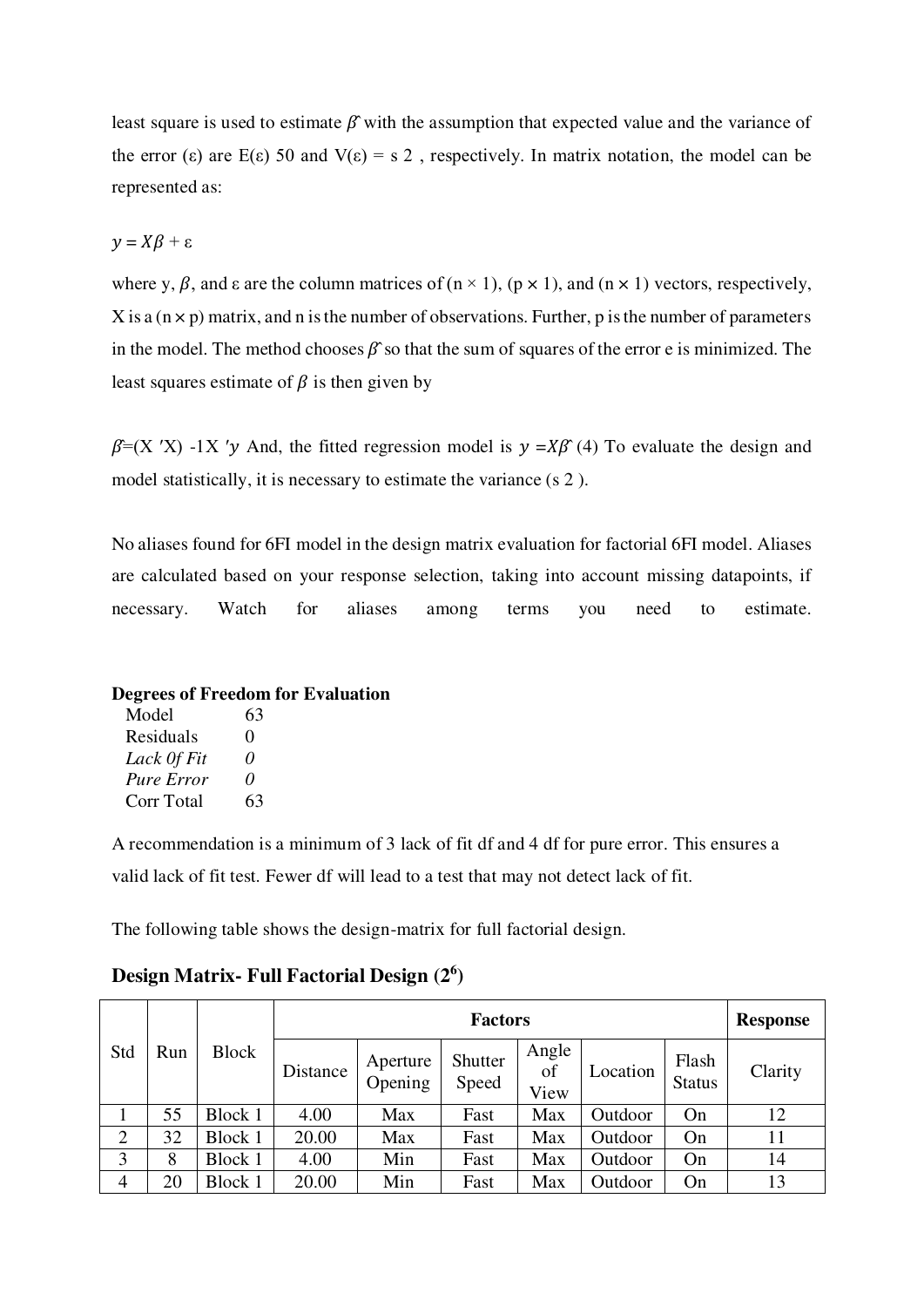| 5      | 14             | Block 1        | 4.00  | Max | Slow | Max | Outdoor | On  | 14 |
|--------|----------------|----------------|-------|-----|------|-----|---------|-----|----|
| 6      | 58             | Block 1        | 20.00 | Max | Slow | Max | Outdoor | On  | 15 |
| $\tau$ | 44             | Block 1        | 4.00  | Min | Slow | Max | Outdoor | On  | 12 |
| $8\,$  | 53             | Block 1        | 20.00 | Min | Slow | Max | Outdoor | On  | 13 |
| 9      | 63             | Block 1        | 4.00  | Max | Fast | Min | Outdoor | On  | 06 |
| 10     | 35             | Block 1        | 20.00 | Max | Fast | Min | Outdoor | On  | 10 |
| 11     | 28             | Block 1        | 4.00  | Min | Fast | Min | Outdoor | On  | 07 |
| 12     | 47             | Block 1        | 20.00 | Min | Fast | Min | Outdoor | On  | 11 |
| 13     | 36             | Block 1        | 4.00  | Max | Slow | Min | Outdoor | On  | 09 |
| 14     | 40             | Block 1        | 20.00 | Max | Slow | Min | Outdoor | On  | 11 |
| 15     | 12             | Block 1        | 4.00  | Min | Slow | Min | Outdoor | On  | 07 |
| 16     | 30             | Block 1        | 20.00 | Min | Slow | Min | Outdoor | On  | 13 |
| 17     | 52             | Block 1        | 4.00  | Max | Fast | Max | Indoor  | On  | 07 |
| 18     | 61             | Block 1        | 20.00 | Max | Fast | Max | Indoor  | On  | 05 |
| 19     | 43             | Block 1        | 4.00  | Min | Fast | Max | Indoor  | On  | 03 |
| 20     | 31             | Block 1        | 20.00 | Min | Fast | Max | Indoor  | On  | 01 |
| 21     | 6              | Block 1        | 4.00  | Max | Slow | Max | Indoor  | On  | 07 |
| 22     | 49             | Block 1        | 20.00 | Max | Slow | Max | Indoor  | On  | 09 |
| 23     | 25             | Block 1        | 4.00  | Min | Slow | Max | Indoor  | On  | 08 |
| 24     | 50             | Block 1        | 20.00 | Min | Slow | Max | Indoor  | On  | 10 |
| 25     | 42             | Block 1        | 4.00  | Max | Fast | Min | Indoor  | On  | 05 |
| 26     | 9              | Block 1        | 20.00 | Max | Fast | Min | Indoor  | On  | 03 |
| 27     | 13             | Block 1        | 4.00  | Min | Fast | Min | Indoor  | On  | 01 |
| 28     | 19             | Block 1        | 20.00 | Min | Fast | Min | Indoor  | On  | 02 |
| 29     | 41             | Block 1        | 4.00  | Max | Slow | Min | Indoor  | On  | 06 |
| 30     | 54             | Block 1        | 20.00 | Max | Slow | Min | Indoor  | On  | 11 |
| 31     | 23             | Block 1        | 4.00  | Min | Slow | Min | Indoor  | On  | 07 |
| 32     | 22             | Block 1        | 20.00 | Min | Slow | Min | Indoor  | On  | 08 |
| 33     | $\overline{2}$ | Block 1        | 4.00  | Max | Fast | Max | Outdoor | Off | 13 |
| 34     | 64             | Block 1        | 20.00 | Max | Fast | Max | Outdoor | Off | 15 |
| 35     | 24             | Block 1        | 4.00  | Min | Fast | Max | Outdoor | Off | 16 |
| 36     | 48             | <b>Block 1</b> | 20.00 | Min | Fast | Max | Outdoor | Off | 14 |
| 37     | 60             | Block 1        | 4.00  | Max | Slow | Max | Outdoor | Off | 07 |
| 38     | 39             | Block 1        | 20.00 | Max | Slow | Max | Outdoor | Off | 08 |
| 39     | 33             | Block 1        | 4.00  | Min | Slow | Max | Outdoor | Off | 09 |
| 40     | 34             | Block 1        | 20.00 | Min | Slow | Max | Outdoor | Off | 10 |
| 41     | $\overline{4}$ | <b>Block 1</b> | 4.00  | Max | Fast | Min | Outdoor | Off | 06 |
| 42     | 3              | Block 1        | 20.00 | Max | Fast | Min | Outdoor | Off | 12 |
| 43     | 5              | Block 1        | 4.00  | Min | Fast | Min | Outdoor | Off | 07 |
| 44     | 29             | Block 1        | 20.00 | Min | Fast | Min | Outdoor | Off | 12 |
| 45     | $\overline{7}$ | Block 1        | 4.00  | Max | Slow | Min | Outdoor | Off | 05 |
| 46     | 26             | Block 1        | 20.00 | Max | Slow | Min | Outdoor | Off | 06 |
| 47     | 17             | Block 1        | 4.00  | Min | Slow | Min | Outdoor | Off | 07 |
| 48     | 56             | Block 1        | 20.00 | Min | Slow | Min | Outdoor | Off | 11 |
| 49     | 59             | Block 1        | 4.00  | Max | Fast | Max | Indoor  | Off | 13 |
| 50     | 27             | Block 1        | 20.00 | Max | Fast | Max | Indoor  | Off | 13 |
| 51     | 21             | Block 1        | 4.00  | Min | Fast | Max | Indoor  | Off | 14 |
| 52     | 46             | Block 1        | 20.00 | Min | Fast | Max | Indoor  | Off | 15 |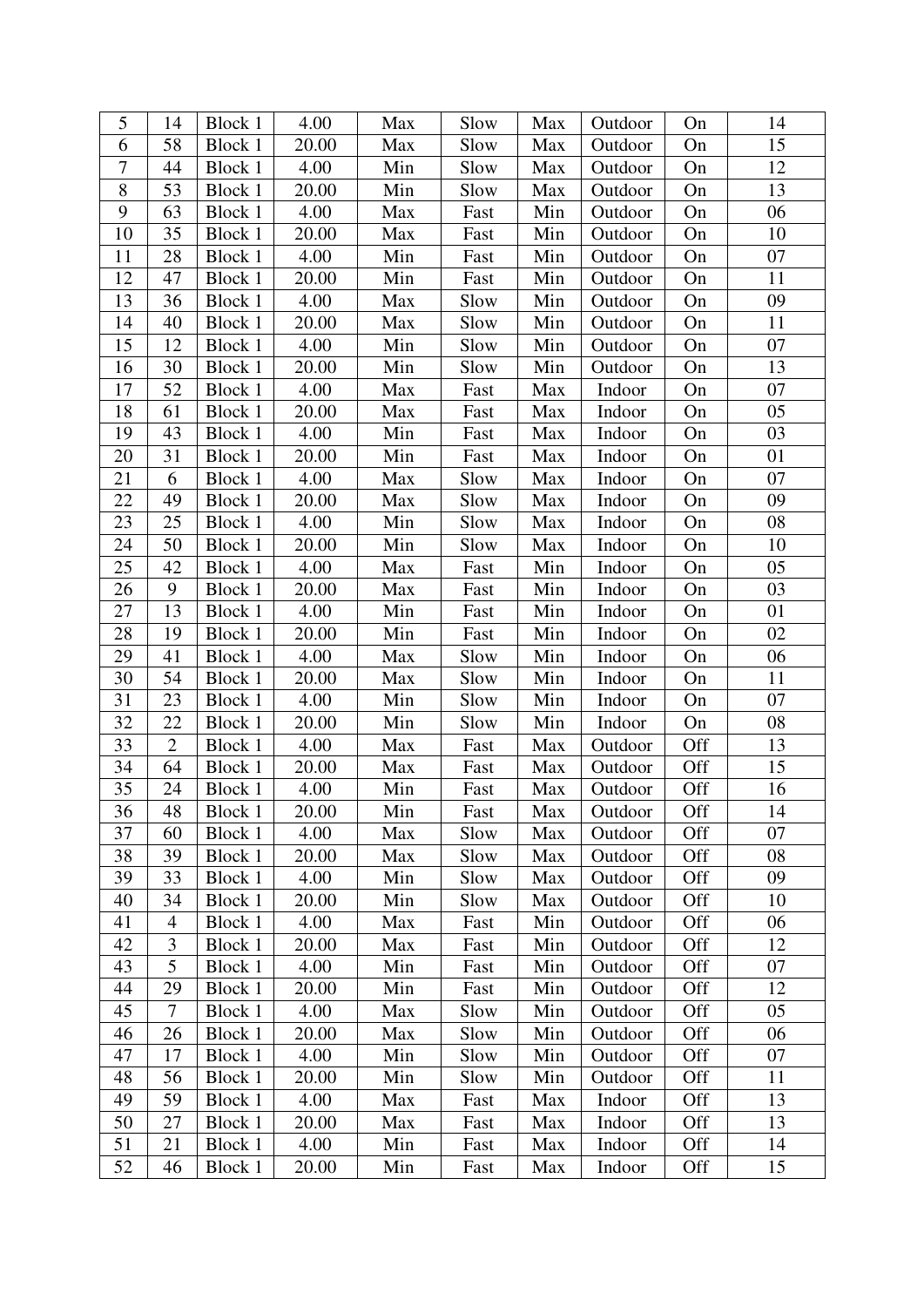| 53 | 57 | Block 1 | 4.00  | Max | Slow | Max | Indoor | Off | 07 |
|----|----|---------|-------|-----|------|-----|--------|-----|----|
| 54 | 38 | Block 1 | 20.00 | Max | Slow | Max | Indoor | Off | 08 |
| 55 | 45 | Block 1 | 4.00  | Min | Slow | Max | Indoor | Off | 09 |
| 56 | 10 | Block 1 | 20.00 | Min | Slow | Max | Indoor | Off | 10 |
| 57 | 37 | Block 1 | 4.00  | Max | Fast | Min | Indoor | Off | 08 |
| 58 | 18 | Block 1 | 20.00 | Max | Fast | Min | Indoor | Off | 11 |
| 59 | 62 | Block 1 | 4.00  | Min | Fast | Min | Indoor | Off | 07 |
| 60 | 51 | Block 1 | 20.00 | Min | Fast | Min | Indoor | Off | 12 |
| 61 | 11 | Block 1 | 4.00  | Max | Slow | Min | Indoor | Off | 05 |
| 62 | 1  | Block 1 | 20.00 | Max | Slow | Min | Indoor | Off | 06 |
| 63 | 15 | Block 1 | 4.00  | Min | Slow | Min | Indoor | Off | 06 |
| 64 | 16 | Block 1 | 20.00 | Min | Slow | Min | Indoor | Off | 08 |

The following Figure shows the significant factors for the full factorial design. The following plot shows the normality plot of the response variable. The normality plot indicates the data follows normality since the p-value is less than 0.05. Knowing that the data follows normality, it enables us to utilize ANOVA analysis to determine the significant factors in the experiment.

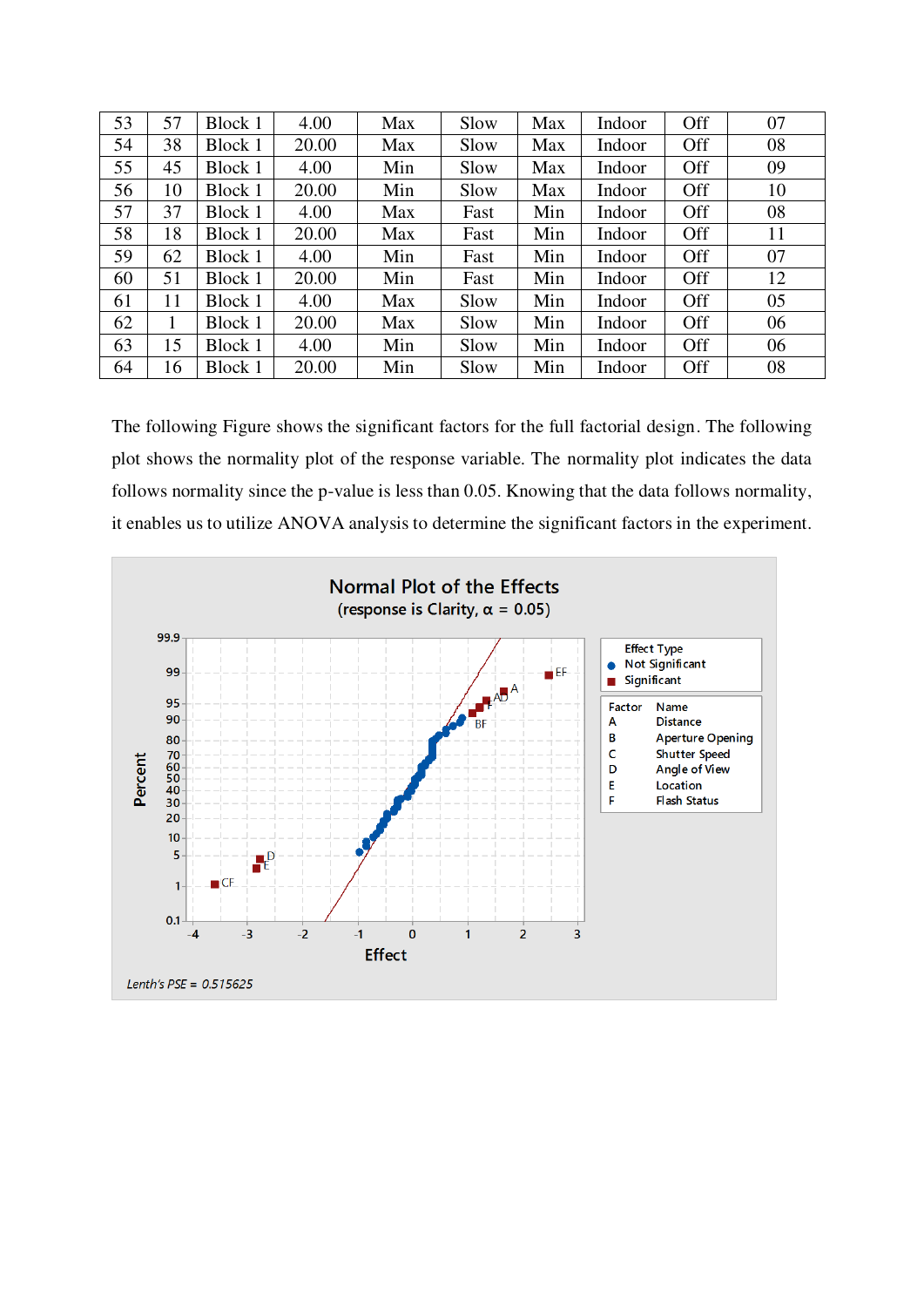#### The ANOVA for the reduced model is as follows:

| Analysis of Variance |  |
|----------------------|--|
|----------------------|--|

| Source                        | DF           | Adj SS | Adj MS  | F-Value | P-Value |
|-------------------------------|--------------|--------|---------|---------|---------|
| Model                         | 8            | 673.00 | 84.125  | 27.94   | 0.000   |
| Linear                        | 4            | 320.81 | 80.203  | 26.64   | 0.000   |
| Distance                      | 1            | 43.89  | 43.891  | 14.58   | 0.000   |
| Angle of View                 |              | 123.77 | 123.766 | 41.10   | 0.000   |
| Location                      |              | 129.39 | 129.391 | 42.97   | 0.000   |
| Flash Status                  | $\mathbf{1}$ | 23.77  | 23.766  | 7.89    | 0.007   |
| 2-Way Interactions            | 4            | 352.19 | 88.047  | 29.24   | 0.000   |
| Distance*Angle of View        | 1            | 28.89  | 28.891  | 9.59    | 0.003   |
| Aperture Opening*Flash Status | $\mathbf{1}$ | 19.14  | 19.141  | 6.36    | 0.015   |
| Shutter Speed*Flash Status    |              | 206.64 | 206.641 | 68.63   | 0.000   |
| Location*Flash Status         |              | 97.52  | 97.516  | 32.39   | 0.000   |
| Error                         | 55           | 165.61 | 3.011   |         |         |
| Total                         | 63           | 838.61 |         |         |         |
|                               |              |        |         |         |         |

Model Summary

|                |        | $R-sq$ $R-sq$ $(adj)$ $R-sq$ $(pred)$ |
|----------------|--------|---------------------------------------|
| 1.73525 80.25% | 77.38% | 73.26%                                |

Coded Coefficients

| Term                          | Effect   | Coef     | SE Coef | T-Value | P-Value | VIF  |
|-------------------------------|----------|----------|---------|---------|---------|------|
| Constant                      |          | 9.078    | 0.217   | 41.85   | 0.000   |      |
| Distance                      | 1.656    | 0.828    | 0.217   | 3.82    | 0.000   | 1.00 |
| Angle of View                 | $-2.781$ | $-1.391$ | 0.217   | $-6.41$ | 0.000   | 1.00 |
| Location                      | $-2.844$ | $-1.422$ | 0.217   | $-6.56$ | 0.000   | 1.00 |
| Flash Status                  | 1.219    | 0.609    | 0.217   | 2.81    | 0.007   | 1.00 |
| Distance*Angle of View        | 1.344    | 0.672    | 0.217   | 3.10    | 0.003   | 1.00 |
| Aperture Opening*Flash Status | 1.094    | 0.547    | 0.217   | 2.52    | 0.015   | 1.00 |
| Shutter Speed*Flash Status    | $-3.594$ | $-1.797$ | 0.217   | $-8.28$ | 0.000   | 1.00 |
| Location*Flash Status         | 2.469    | 1.234    | 0.217   | 5.69    | 0.000   | 1.00 |

```
Regression Equation in Coded Units 
Clarity = 9.078 + 0.828 Distance - 1.391 Angle of View - 1.422 Location
+ 0.609 Flash Status 
           + 0.672 Distance*Angle of View + 0.547 Aperture Opening*Flash Status 
           - 1.797 Shutter Speed*Flash Status + 1.234 Location*Flash Status
```
Only factors A, D, E and interatctions AD, BF, EF and CF are significant.

#### **Economic and Statistical Analysis of DSLR Image Clarity**

Also important to the interpretation of our findings is that despite the effect on donation behavior, exposure to the valuation information does not appear to alter attitudes toward the natural world. As measured by balance, were not different between the control ( $P \le 0.05$ , SD = 14.23) and the treatment group (P>0.05, SD= 12.21), p = 0.45, d=−0.00098. This suggests that although their attitudes toward the natural world were not altered, it is not economically effective on image clarity. This supports our hypothesis that the monetary value in the text is acting as a prime, rather than crowding out pro-environmental norms. If environmental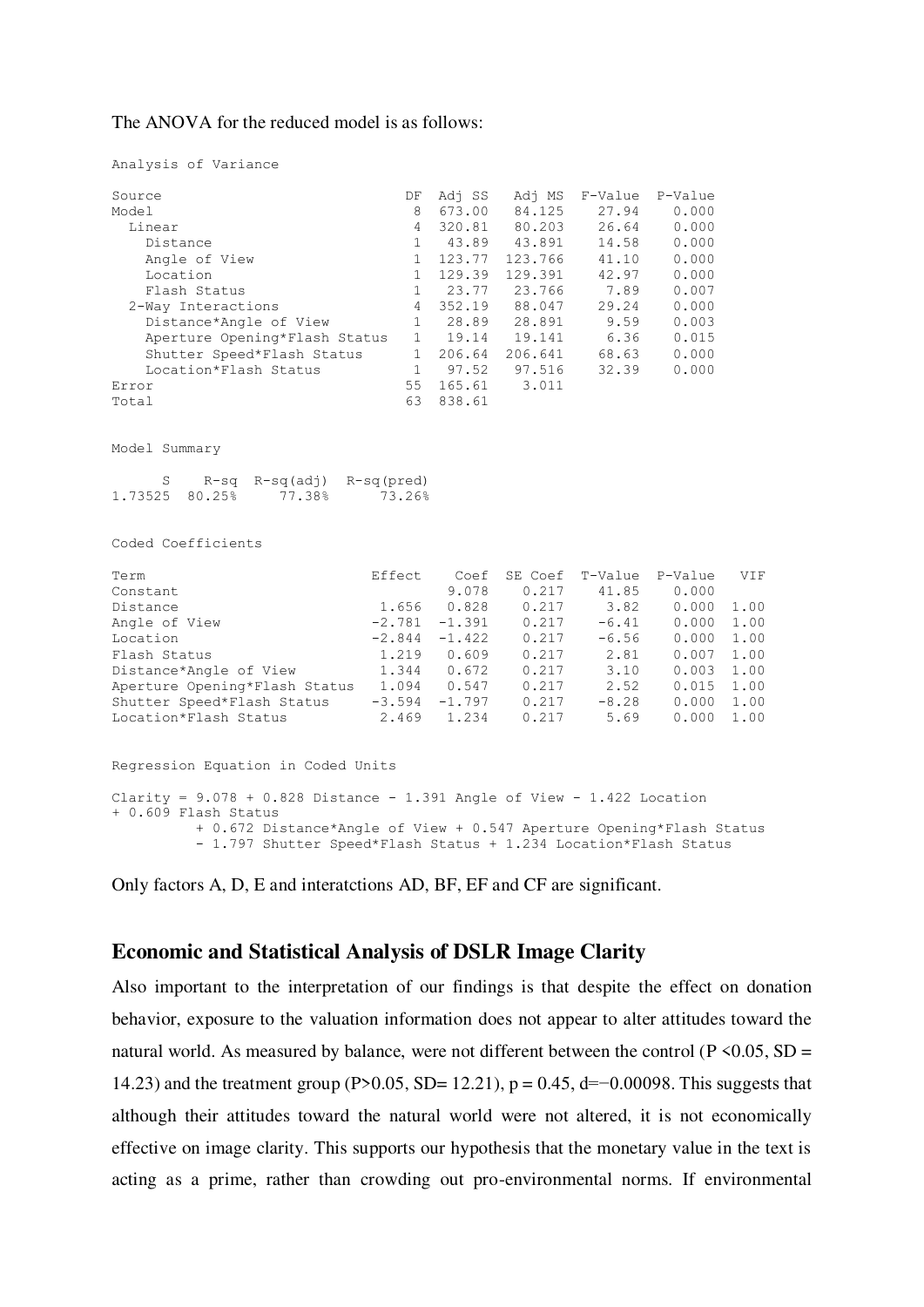normswere being replaced with market norms as a result of the treatment, we would have expected to see a lower score on our measure of ecological worldview within the treatment group. The true implications of our findings are uncertain also because there is no indication of how long the treatment effect lasts. In our study, the economic valuation informationwas introduced immediately prior to the donation ask, providing very little time delay between the monetary values and the pro-social behavior of interest (Goff, Waring, & Noblet, 2017).

#### **Model Adequacy Checking**

As it is obvious from Normal Plot of Residuals, It follows normality for the most part and the number of outliers are not significant. Also, Residuals Vs. Predicted Plot reveals that we are relatively close to the actual values. Moreover, Residuals Vs. Run Plot shows the amount of variation that existed in the system which is in acceptable level. In general, the developed model is able to indicate the response variable and can be utilized in economic and statistical analysis.



#### **(i) Normal plot of residuals**

Residual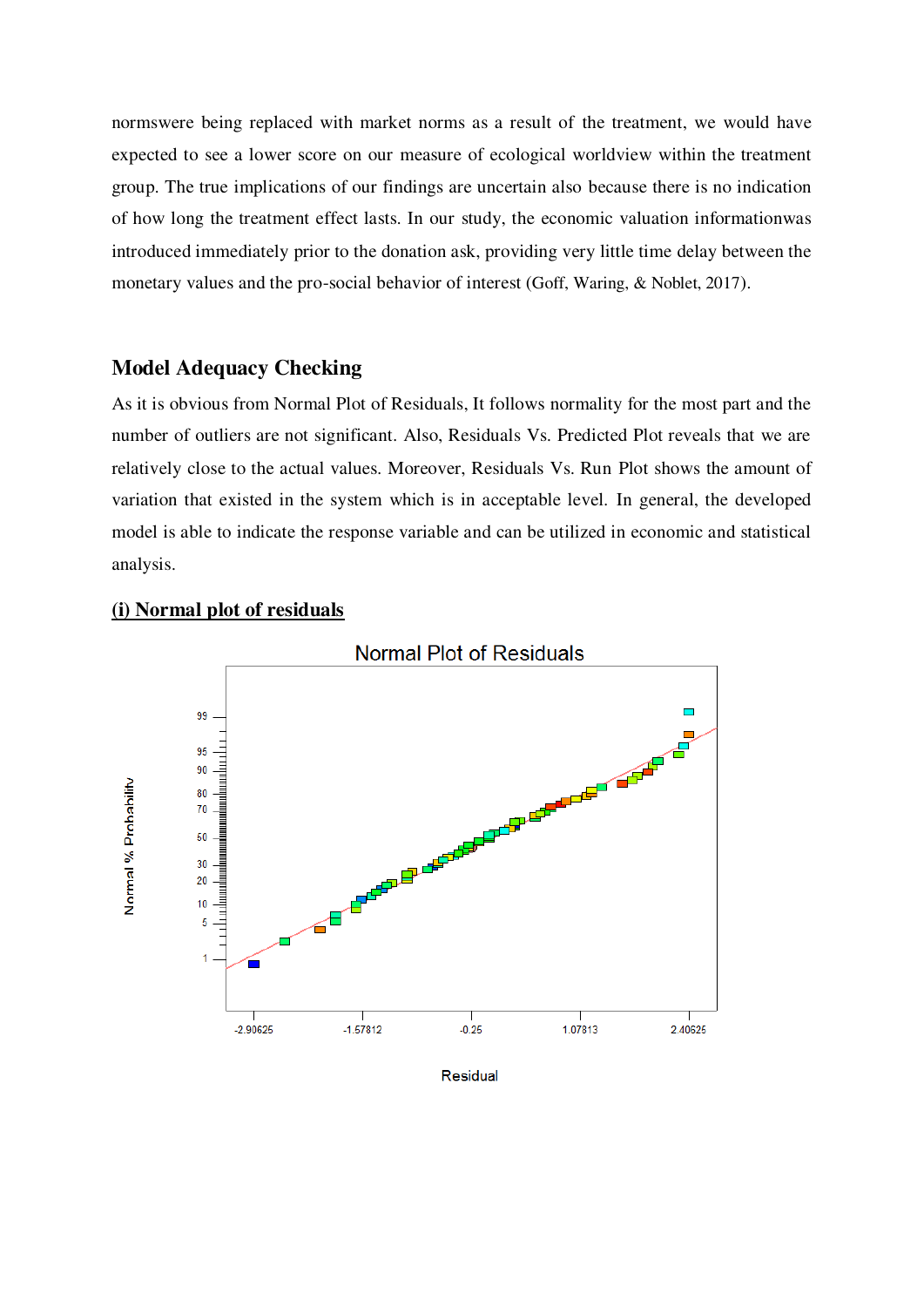# **(ii) Residuals vs Predicted:**



Predicted



### **(iii) Residuals vs. Run**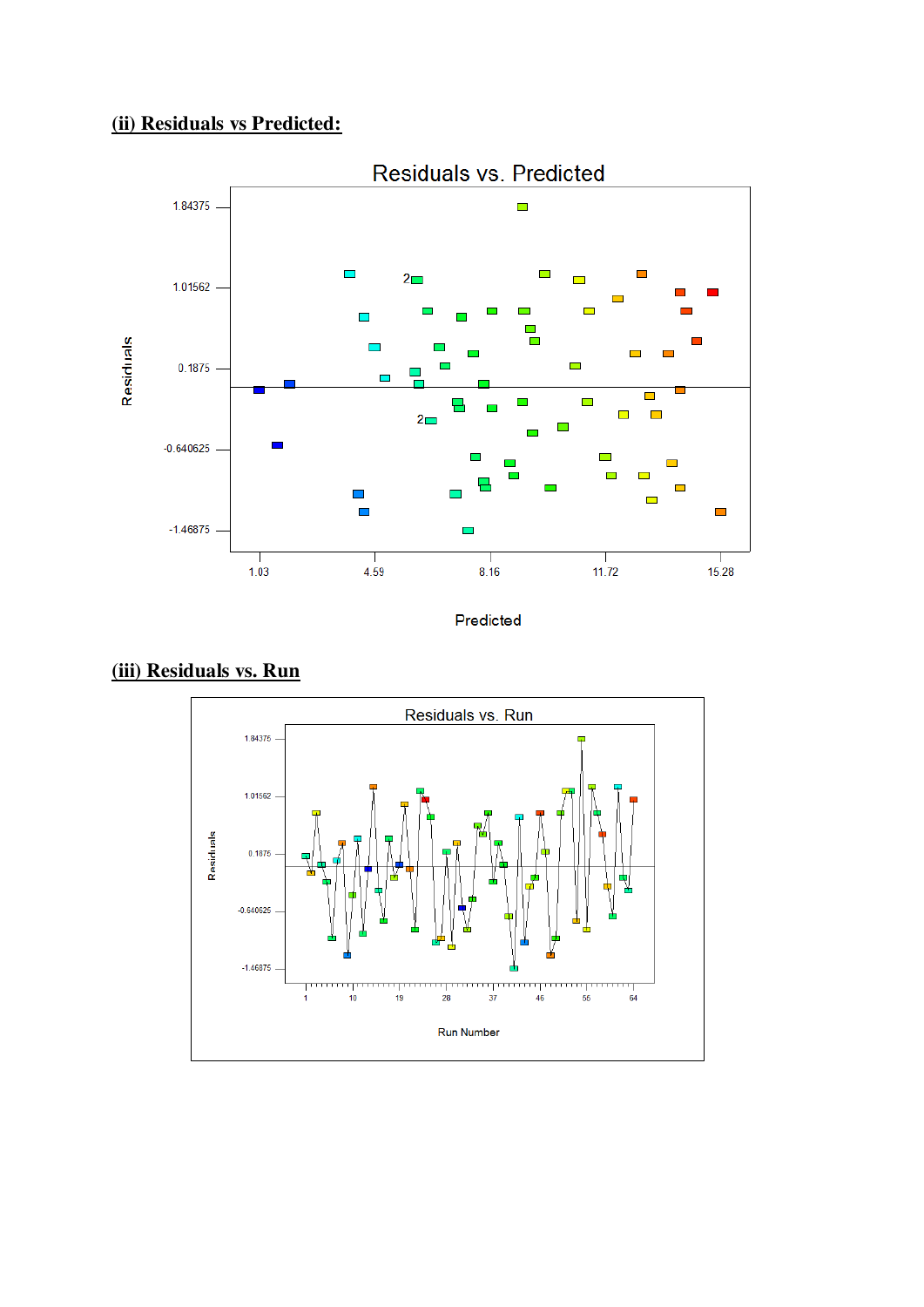#### **(iv) Cook's Distance**



#### **Economic Valuation Information of DOE**

The findings of our study mirror the previously discussed work in economics which have shown that viewing dollar signs, calculating wages or handling money can cause individuals to become increasingly self-interested and less other-regarding. Participants' obligation to unknown others scores suggest that the valuation information in the treatment condition is sufficient to activate self-interest. Due to probabilistic equivalence and similarities across socio-demographic factors, there is no reason to believe there was any difference in moral obligation prior to study commencement (Goff, Waring, & Noblet, 2017). However, individuals reading the economic valuation text reported less obligation to engage in behaviors such as volunteering at a soup kitchen or volunteering in support of global social causes. These higher financial stress scores in the treatment group are coupled with lower scores on our index of feelings of obligation to others, demonstrating that the prime reduced other-regarding feelings and increased self-interest. We followed up the analysis of mean scores with a mediation analysis using scores on the obligation to unknown others scale as mediator between the treatment and subsequent donation amount. The analysis provides some support for partial mediation (11.5%), bias corrected bootstrap 90% CI for βindirect [−0.2268,−0.0044]. This suggests that self-interest activation plays at least a minor role in the effect of the treatment.

#### **Results**

The statistical analysis of the data clearly indicates the following interactions significantly affect the clarity of the photographic image.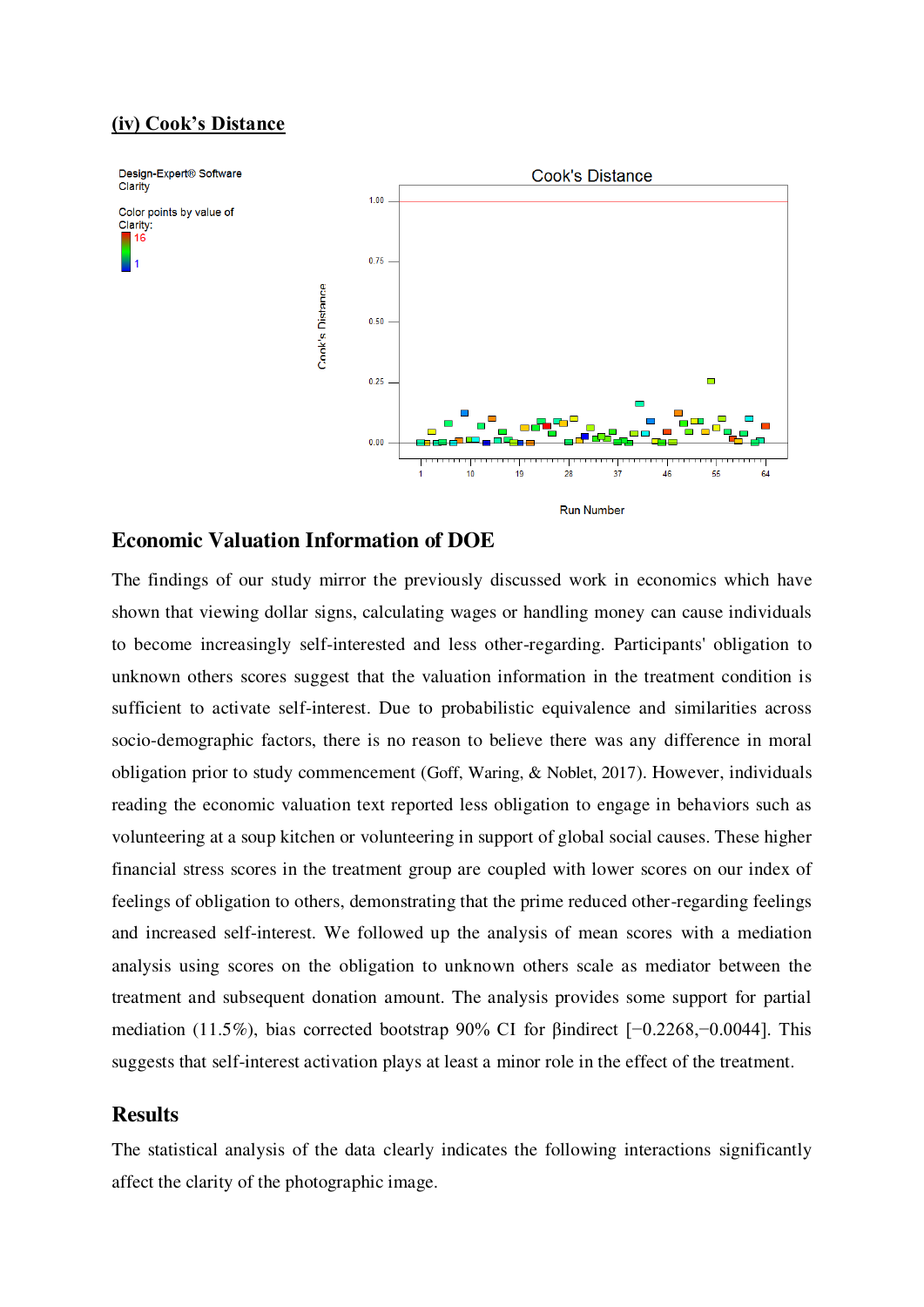- $\triangleright$  Factor A
- $\triangleright$  Factor D
- $\triangleright$  Factor E
- $\triangleright$  Factor AD interaction
- $\triangleright$  Factor BF interaction
- $\triangleright$  Factor EF interaction
- $\triangleright$  Factor CF interaction

The true implications of our findings are uncertain also because there is no indication of how long the treatment effect lasts. In our study, the economic valuation information was introduced immediately prior to the donation ask, providing very little time delay between the monetary values and the pro-social behavior of interest. In Controlling the interactions as required by the ANOVA analysis would result in better picture clarity and quality. In order to investigate reliability of our model, we have used the residual plot to see if they follows normality. As it is showed in the residual graph, almost all of them are plotted near the line proving this fact that residuals follows normality. Therefore, we can conclude that we were consistent in our analysis and our model is reliable.

## **Conclusion**

The expectations of our research differed from that which might follow from standard economic theory in which price is thought to encode valuable information about an image clarity and the fact that what are the significant factors affecting that. In this experiment we have not used different types of cameras. So, in the future using different type of cameras one can perform the experiment. The selection of the cameras should also be randomized. If one is not able to manage different types of cameras, he/she should use a technique which would take care of this condition. This method is "SPLIT PLOTS". These designs are especially used when it is not possible to completely randomize because of some reasons. This design would give more true results as compared to the present one. Also an individual holding the camera in his hand took the photographs. This could introduce certain nuisance variables, which may have affected our results. In the future, experiments may be conducted by keeping the camera on a steady surface, like using a tripod stand. In that way, more reliable results would have been obtained.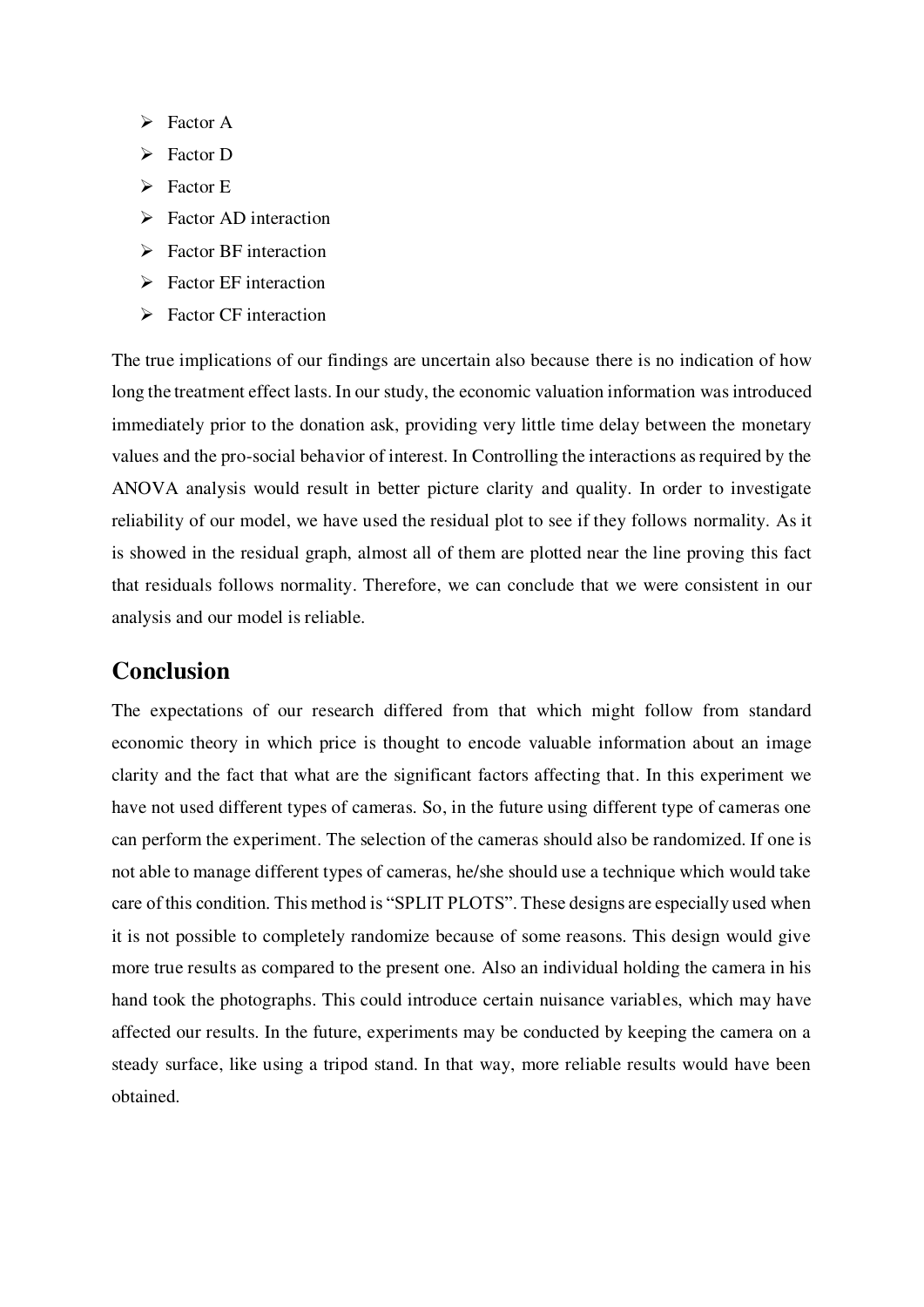### References

- Feili, H. R., Ahmadian, P., & Rabiei Hosseinabad, E. (2014). Life Cycle Assessment Of Municipal Solid Waste Systems To Prioritize And Compare Their Methods With Multi-Criteria Decision Making. *The Open Access Journal of Resistive Economics (OAJRE), 39*.
- Feili, H., Rabiei, E., Ahmadian, P., Karimi, J., & Majidi, B. (2016). Prioritization of Renewable Energy Systems Using AHP Method with Economic Analysis Perspective in Iran. *2nd International Conference on Modern Researchs in Management, Economics and Accounting.* Kualalampur.
- Kim, C., & Yoon, J. (2017). Optimal design of groove shape on passive micromixer using design of experiment technique. *Proceedings of the Institution of Mechanical Engineers, Part E: Journal of Process Mechanical Engineering*, (pp. 880-887).
- Moraga, R., & Rabiei Hosseinabad, E. (2017). A System Dynamics Approach in Air Pollution Mitigation of Metropolitan Areas with Sustainable Development Perspective: A Case Study of Mexico City. *Journal of Applied Environmental and Biological Sciences*, 164-174.
- Rabiei, E., & Ahmadian, P. (2014). The effects of economic sanctions on target countries over time through mathematical models and decision making. *International Journal of Resistive Economics, 2*(4), 53-62. Retrieved from http://oajre.ir/the-effects-of-economic-sanctions-ontarget-countries-over-time-through-mathematical-models-and-decision-making/

Hosseinabad E. R., Moraga R. J. (2017). Air Pollution Mitigation in Metropolitans Using System Dynamics Approach, *Institute of Industrial and Systems Engineers (IISE)*, pp.638-643, Retrieved from http://www.sustainableengineer.org/air-pollution-mitigation-in-metropolitans-using-systemdynamics-approach/.

Roy, R. (2001). *Design of Experiments using the Taguchi Approach.* Wiley-Interscience Publication.

- Zaman, M. A., Parmar, A. B., & Naghdi, S. (2018). Design of Experiments on Grass Growth in Controlled Environment. *Munich Personal RePEc Archive*. United States: Munich Personal RePEc Archive. Retrieved from MPRA.
- Zhang, W. (2017). Simulation-based robust optimization for the schedule of single-direction bus transit route: The design of experiment. *Transportation Research Part E: Logistics and Transportation Review*, 203-230.

Zaman, M. A. U. (2018). *Bicubic L<sup>1</sup> Spline Fits for 3D Data Approximation* (Master's thesis, Northern Illinois University).

Goff, S. H., Waring, T. M., & Noblet, C. L. (2017). Does pricing nature reduce monetary support for conservation?: evidence from donation behavior in an online experiment. *Ecological economics*, 141, 119-126.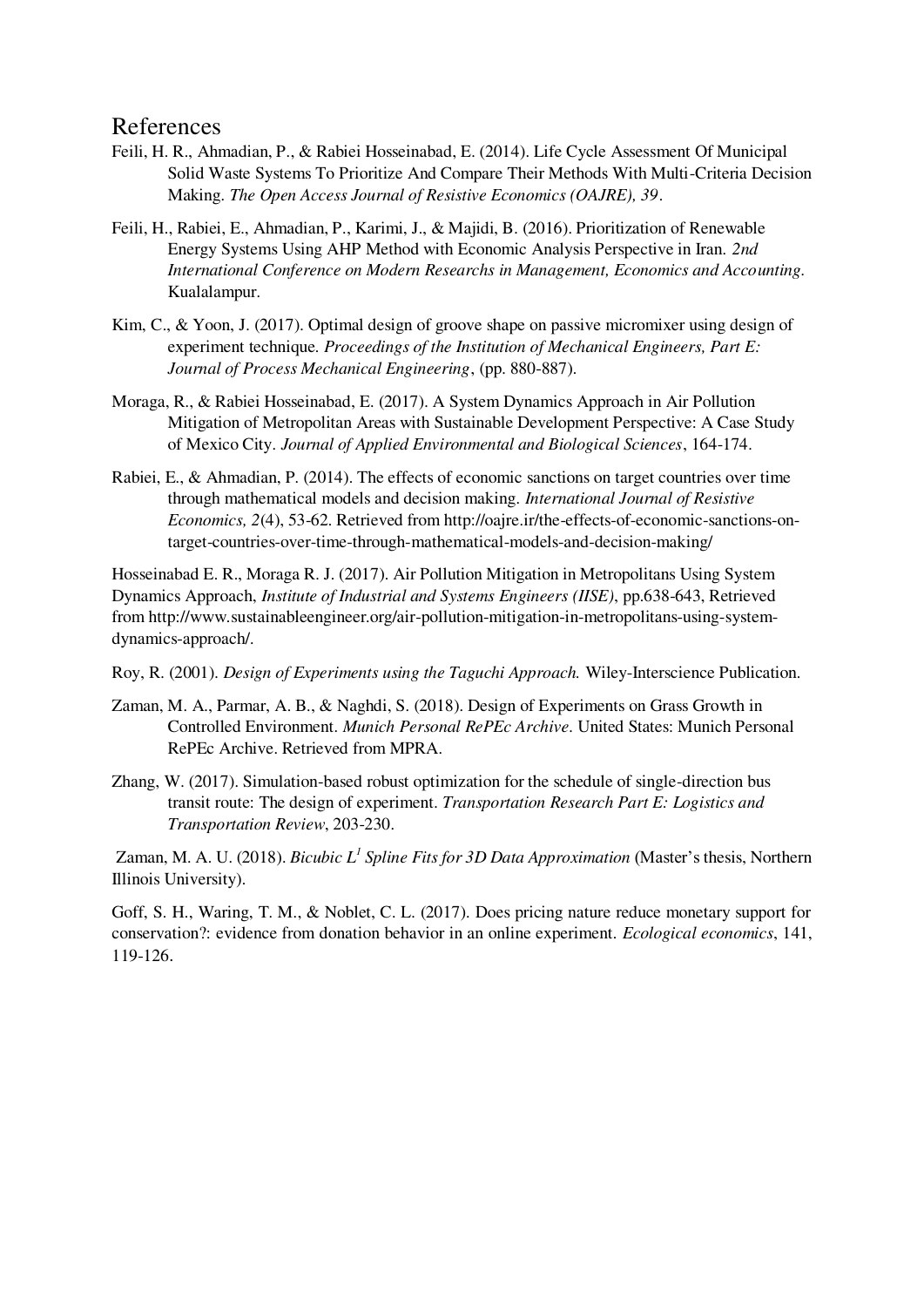# **Appendix**

# **(i) Cubic Plot:**



### **(ii) Box Cox Plot**



Lambda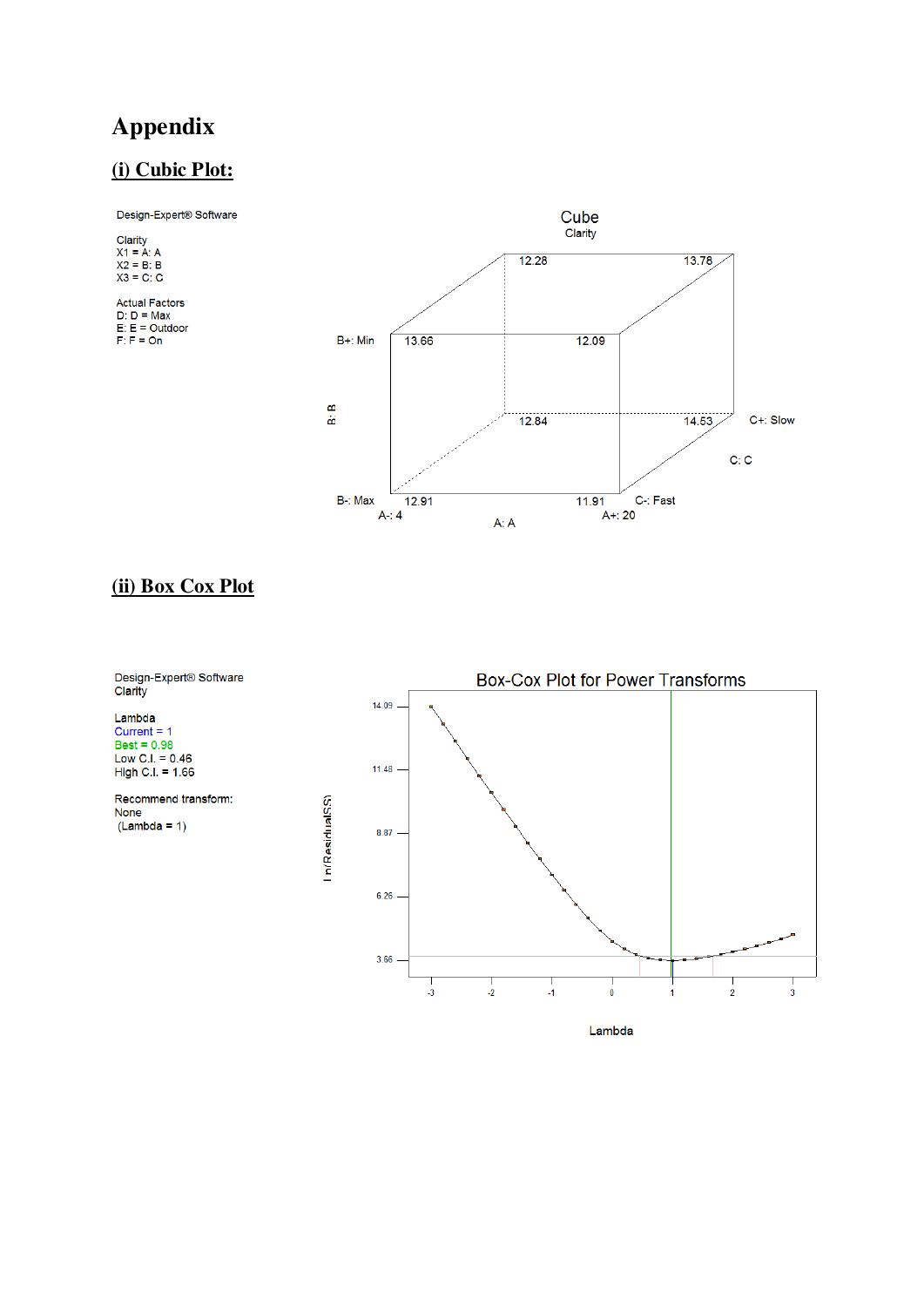# **(iii) Diagnostic Case Statistics**

**Response 1 Clarity Transform: None**

 **Diagnostics Case Statistics**

|                          |              | <b>Internally Externally Influence on</b> |          |  |                         |                                                  |       |                |
|--------------------------|--------------|-------------------------------------------|----------|--|-------------------------|--------------------------------------------------|-------|----------------|
| <b>Standard</b>          |              | <b>Actual Predicted</b>                   |          |  | <b>Studentized</b>      | <b>Studentized Fitted</b>                        |       |                |
| ValueCook's              | Run          |                                           |          |  |                         |                                                  |       |                |
| Order                    | <b>Value</b> |                                           |          |  |                         | Value Residual Leverage Residual Residual DFFITS |       |                |
| <b>DistanceOrder</b>     |              |                                           |          |  |                         |                                                  |       |                |
| $\mathbf{1}$             | 12.00        | 12.91                                     | $-0.91$  |  | 0.656-1.165-1.175       | $-1.624$                                         | 0.062 | 55             |
| $\overline{c}$           | 11.00        | 11.91                                     | $-0.91$  |  | $0.656 - 1.165 - 1.175$ | $-1.624$                                         | 0.062 | 32             |
| $\overline{3}$           | 14.00        | 13.66                                     | 0.34     |  | 0.6560.4420.434         | 0.599                                            | 0.009 | $8\,$          |
| $\overline{\mathcal{L}}$ | 13.00        | 12.09                                     | 0.91     |  | 0.6561.1651.175         | 1.624                                            | 0.062 | 20             |
| 5                        | 14.00        | 12.84                                     | 1.16     |  | 0.6561.4871.531         | $*2.12$                                          | 0.100 | 14             |
| 6                        | 15.00        | 14.53                                     | 0.47     |  | 0.6560.6030.594         | 0.820                                            | 0.017 | 58             |
| $\boldsymbol{7}$         | 12.00        | 12.28                                     | $-0.28$  |  | 0.656-0.362-0.354       | $-0.490$                                         | 0.006 | 44             |
| $8\,$                    | 13.00        | 13.78                                     | $-0.78$  |  | 0.656-1.004-1.005       | $-1.388$                                         | 0.046 | 53             |
| 9                        | 6.00         | 6.34                                      | $-0.34$  |  | 0.656-0.442-0.434       | $-0.599$                                         | 0.009 | 63             |
| 10                       | 10.00        | 9.53                                      | 0.47     |  | 0.6560.6030.594         | 0.820                                            | 0.017 | 35             |
| 11                       | 7.00         | 6.78                                      | 0.22     |  | 0.6560.2810.275         | 0.380                                            | 0.004 | 28             |
| 12                       | 11.00        | 10.78                                     | 0.22     |  | 0.6560.2810.275         | 0.380                                            | 0.004 | 47             |
| 13                       | 9.00         | 8.22                                      | 0.78     |  | 0.6561.0041.005         | 1.388                                            | 0.046 | 36             |
| 14                       | 11.00        | 11.72                                     | $-0.72$  |  | 0.656-0.924-0.921       | $-1.272$                                         | 0.039 | 40             |
| 15                       | 7.00         | 7.97                                      | $-0.97$  |  | 0.656-1.245-1.262       | $-1.744$                                         | 0.071 | 12             |
| 16                       | 13.00        | 12.66                                     | 0.34     |  | 0.6560.4420.434         | 0.599                                            | 0.009 | 30             |
| 17                       | 7.00         | 5.91                                      | 1.09     |  | 0.6561.4061.440         | 1.990                                            | 0.090 | 52             |
| 18                       | 5.00         | 3.84                                      | 1.16     |  | 0.6561.4871.531         | $*2.12$                                          | 0.100 | 61             |
| 19                       | 3.00         | 4.09                                      | $-1.09$  |  | 0.656-1.406-1.440       | $-1.990$                                         | 0.090 | 43             |
| 20                       | 1.00         | 1.59                                      | $-0.59$  |  | 0.656-0.763-0.756       | $-1.044$                                         | 0.026 | 31             |
| 21                       | 7.00         | 8.03                                      | $-1.03$  |  | 0.656-1.326-1.350       | $-1.866$                                         | 0.080 | 6              |
| 22                       | 9.00         | 10.03                                     | $-1.03$  |  | 0.656-1.326-1.350       | $-1.866$                                         | 0.080 | 49             |
| 23                       | 8.00         | 7.28                                      | 0.72     |  | 0.6560.9240.921         | 1.272                                            | 0.039 | 25             |
| 24                       | 10.00        | 9.22                                      | 0.78     |  | 0.6561.0041.005         | 1.388                                            | 0.046 | 50             |
| 25                       | 5.00         | 4.28                                      | 0.72     |  | 0.6560.9240.921         | 1.272                                            | 0.039 | 42             |
| 26                       | 3.00         | 4.28                                      | $-1.28$  |  | 0.656-1.647-1.719       | $* -2.37$                                        | 0.123 | 9              |
| 27                       | 1.00         | 1.03                                      | $-0.031$ |  | 0.656-0.040-0.039       | $-0.054$                                         | 0.000 | 13             |
| 28                       | 2.00         | 1.97                                      | 0.031    |  | 0.6560.0400.039         | 0.054                                            | 0.000 | 19             |
| 29                       | 6.00         | 7.47                                      | $-1.47$  |  | 0.656-1.888-2.015       | $* -2.78$                                        | 0.162 | 41             |
| 30                       | 11.00        | 9.16                                      | 1.84     |  | 0.6562.3702.684         | $*3.71$                                          | 0.255 | 54             |
| 31                       | 7.00         | 5.91                                      | 1.09     |  | 0.6561.4061.440         | 1.990                                            | 0.090 | 23             |
| 32                       | 8.00         | 8.91                                      | $-0.91$  |  | 0.656-1.165-1.175       | $-1.624$                                         | 0.062 | 22             |
| 33                       | 13.00        | 13.09                                     | $-0.094$ |  | $0.656 - 0.121 - 0.118$ | $-0.163$                                         | 0.001 | $\overline{2}$ |
| 34                       | 15.00        | 14.03                                     | 0.97     |  | 0.6561.2451.262         | 1.744                                            | 0.071 | 64             |
| 35                       | 16.00        | 15.03                                     | 0.97     |  | 0.6561.2451.262         | 1.744                                            | 0.071 | 24             |
| 36                       | 14.00        | 15.28                                     | $-1.28$  |  | 0.656-1.647-1.719       | $* -2.37$                                        | 0.123 | 48             |
| 37                       | 7.00         | 7.72                                      | $-0.72$  |  | 0.656-0.924-0.921       | $-1.272$                                         | 0.039 | 60             |
| 38                       | 8.00         | 7.97                                      | 0.031    |  | 0.6560.0400.039         | 0.054                                            | 0.000 | 39             |
| 39                       | 9.00         | 9.47                                      | $-0.47$  |  | 0.656-0.603-0.594       | $-0.820$                                         | 0.017 | 33             |